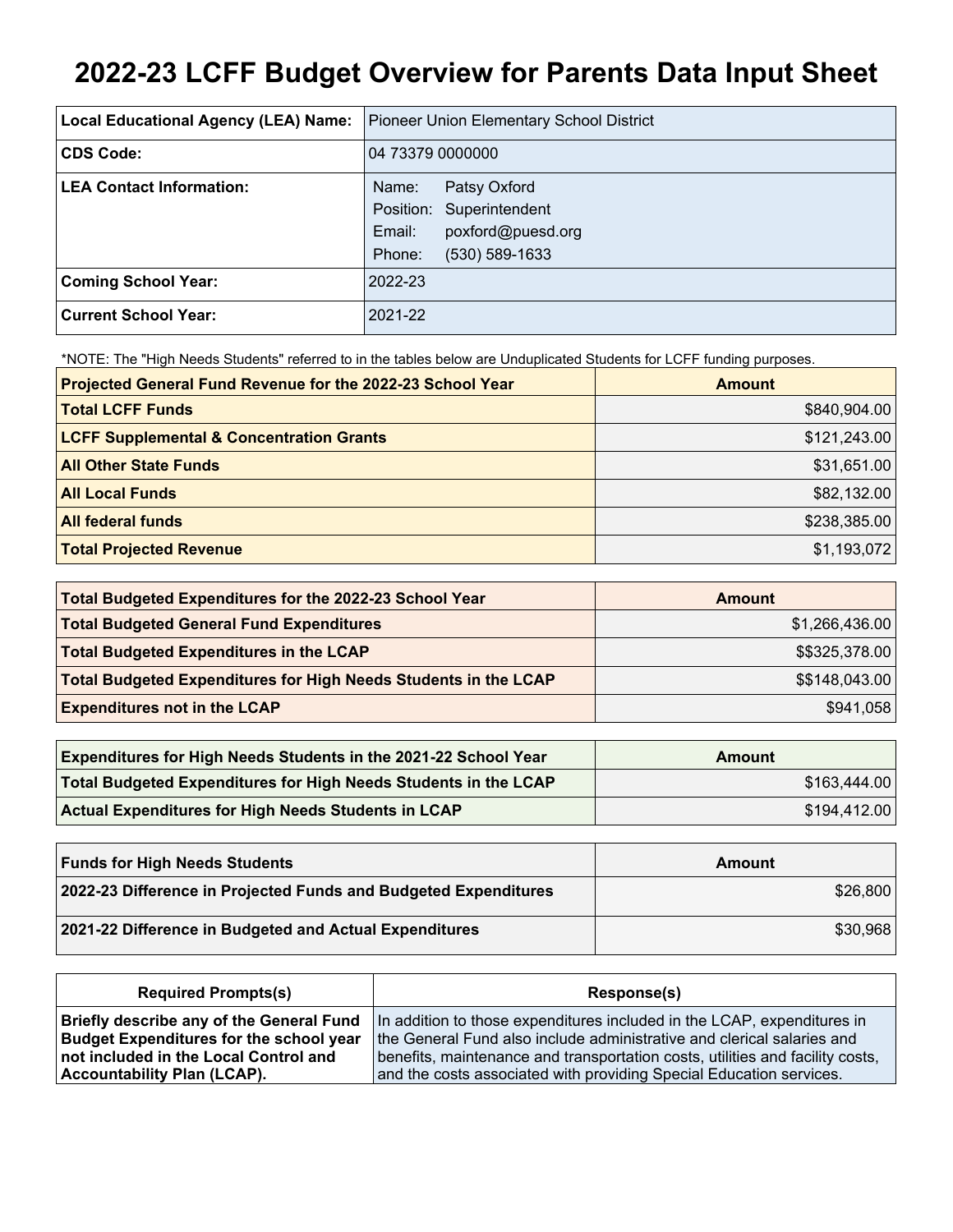## **LCFF Budget Overview for Parents**

Local Educational Agency (LEA) Name: Pioneer Union Elementary School District CDS Code: 04 73379 0000000 School Year: 2022-23 LEA contact information: Patsy Oxford **Superintendent** poxford@puesd.org (530) 589-1633

School districts receive funding from different sources: state funds under the Local Control Funding Formula (LCFF), other state funds, local funds, and federal funds. LCFF funds include a base level of funding for all LEAs and extra funding - called "supplemental and concentration" grants - to LEAs based on the enrollment of high needs students (foster youth, English learners, and low-income students).



receive in the coming year from all sources.

The text description for the above chart is as follows: The total revenue projected for Pioneer Union Elementary School District is \$1,193,072, of which \$840,904.00 is Local Control Funding Formula (LCFF), \$31,651.00 is other state funds, \$82,132.00 is local funds, and \$238,385.00 is federal funds. Of the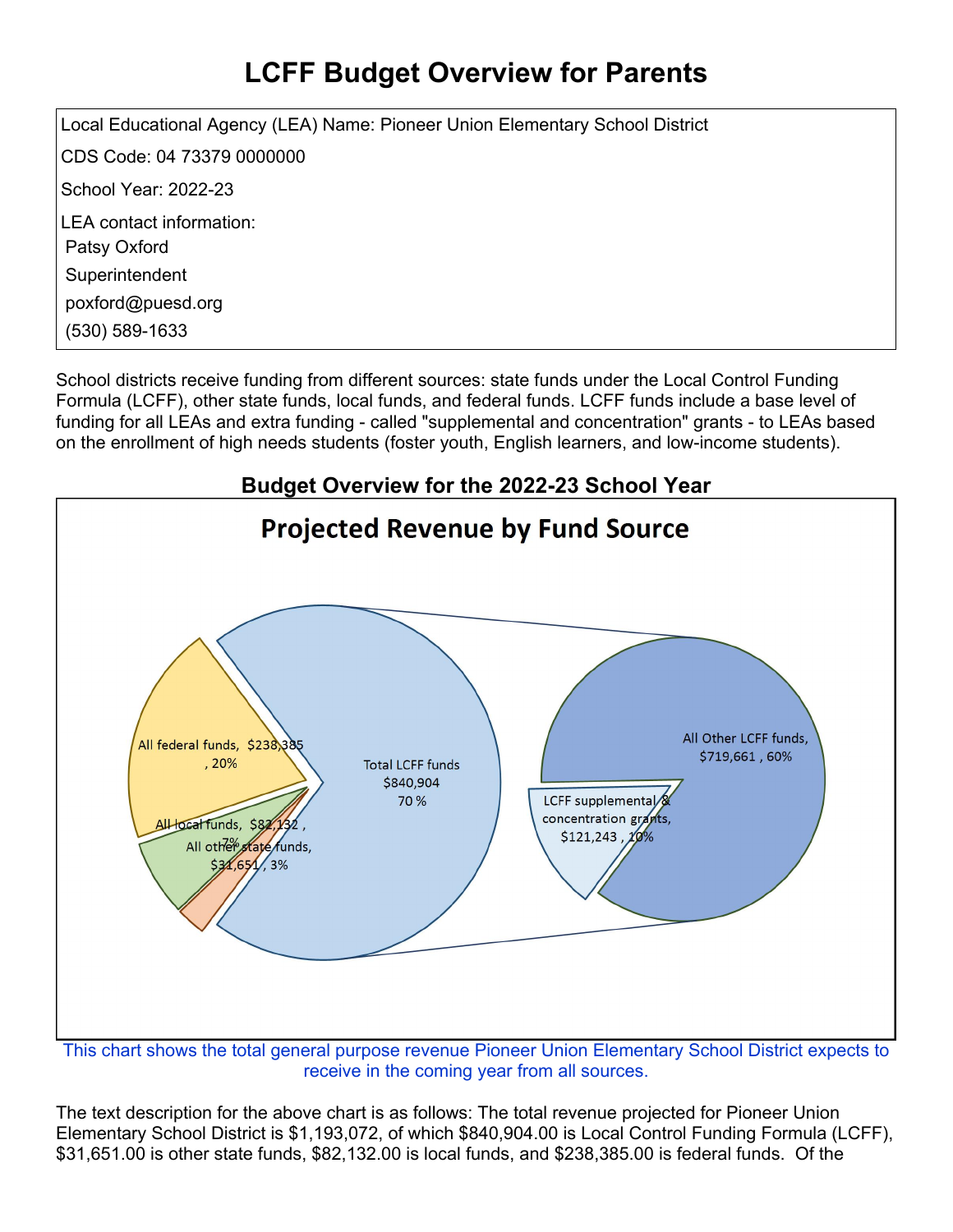\$840,904.00 in LCFF Funds, \$121,243.00 is generated based on the enrollment of high needs students (foster youth, English learner, and low-income students).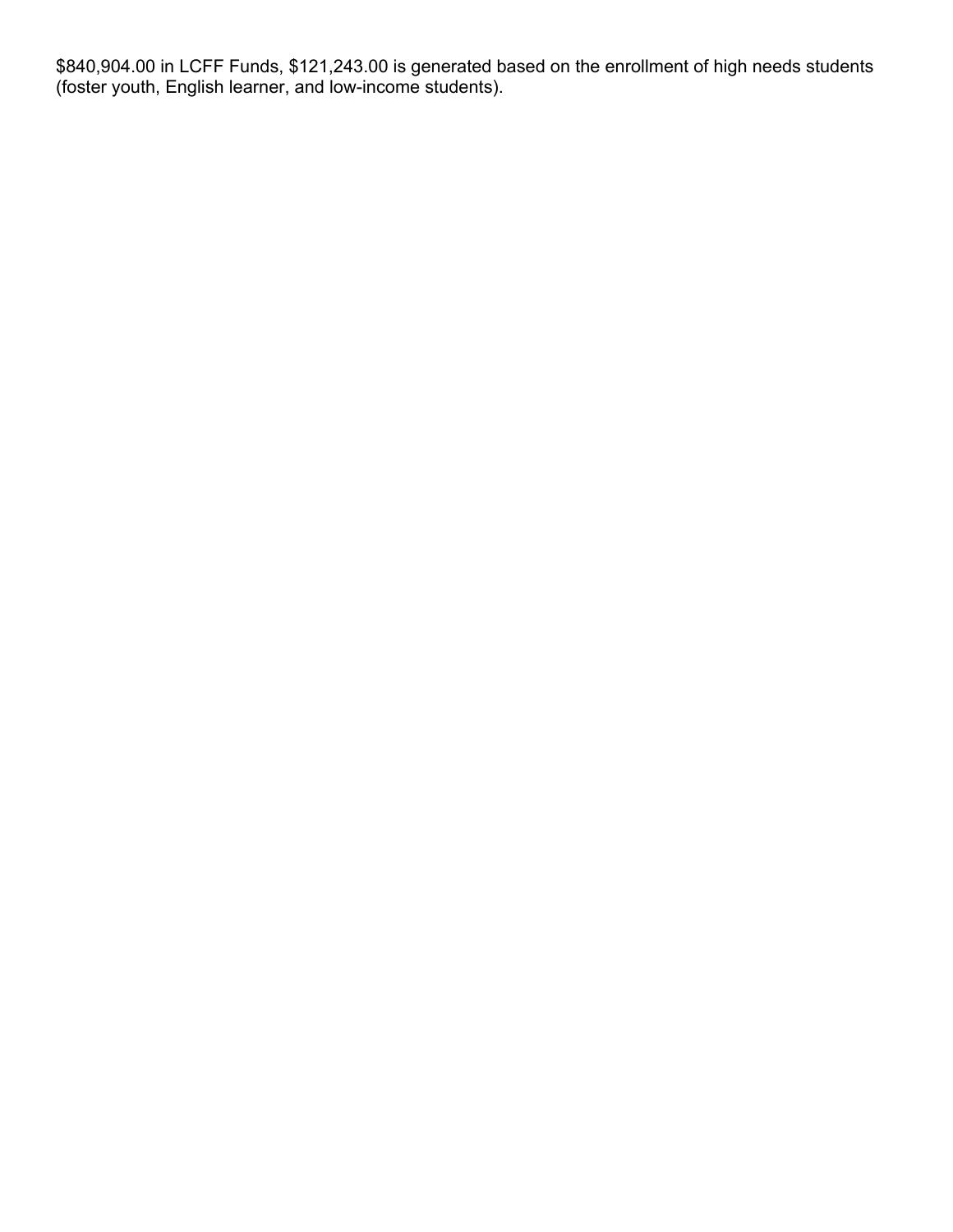### **LCFF Budget Overview for Parents**

The LCFF gives school districts more flexibility in deciding how to use state funds. In exchange, school districts must work with parents, educators, students, and the community to develop a Local Control and Accountability Plan (LCAP) that shows how they will use these funds to serve students.



This chart provides a quick summary of how much Pioneer Union Elementary School District plans to spend for 2022-23. It shows how much of the total is tied to planned actions and services in the LCAP.

The text description of the above chart is as follows: Pioneer Union Elementary School District plans to spend \$1,266,436.00 for the 2022-23 school year. Of that amount, \$\$325,378.00 is tied to actions/services in the LCAP and \$941,058 is not included in the LCAP. The budgeted expenditures that are not included in the LCAP will be used for the following:

In addition to those expenditures included in the LCAP, expenditures in the General Fund also include administrative and clerical salaries and benefits, maintenance and transportation costs, utilities and facility costs, and the costs associated with providing Special Education services.

#### Increased or Improved Services for High Needs Students in the LCAP for the 2022-23 School Year

In 2022-23, Pioneer Union Elementary School District is projecting it will receive \$121,243.00 based on the enrollment of foster youth, English learner, and low-income students. Pioneer Union Elementary School District must describe how it intends to increase or improve services for high needs students in the LCAP. Pioneer Union Elementary School District plans to spend \$\$148,043.00 towards meeting this requirement, as described in the LCAP.